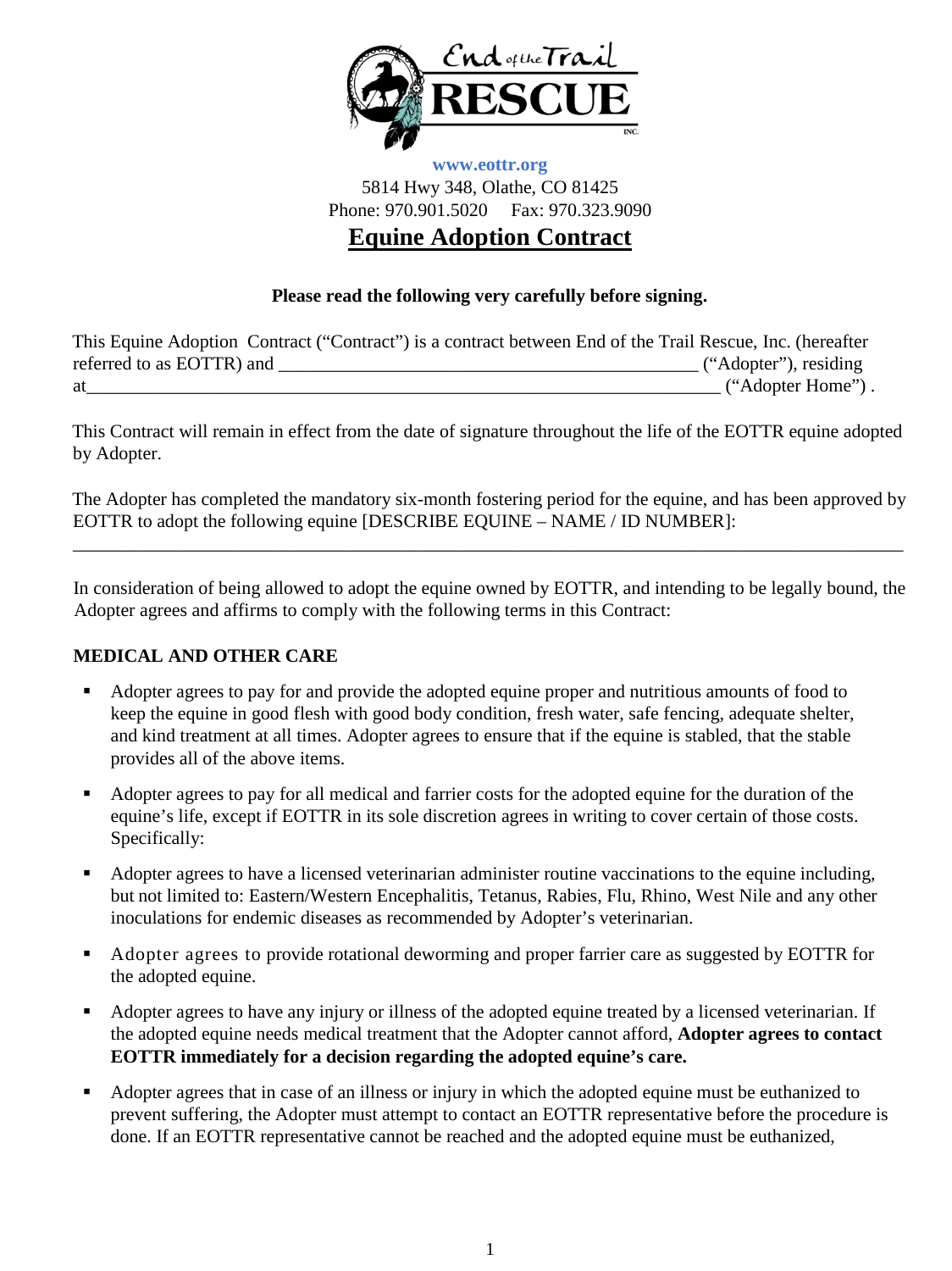EOTTR must be contacted within 24 hours of the equine's death. Adopter agrees to provide EOTTR with a licensed veterinarian's statement/cause of death if the adopted equine is euthanized or dies of natural causes.

## **ADOPTER'S RELATIONSHIP WITH EOTTR AND EOTTR'S CO-OWNERSHIP OF EQUINE**

- Adopter agrees to provide an update to EOTTR about the adopted equine every six months, using the attached reporting form or some other mutually agreeable format to provide the requested information. Adopter further agrees that EOTTR has the right to follow up with Adopter at any time during the life of the adopted equine, including communications via email and phone as well as checking on the adopted equine at the Adopter Home upon prior notice and at a mutually agreed upon time.
- Adopter agrees to not transfer, sell, auction, give away, lease out, or otherwise have or cause any other person to claim to have any partial or full ownership of the adopted equine. **Adopter further understands that EOTTR will remain as a co-owner of the horse as listed on the Brand Inspection to ensure that the above does not happen**.
- Adopter understands and agrees that the adopted equine may not be bred, and may not be used for purposes of professional rodeo, barrel racing, horse racing, or other similar commercial purposes.
- Adopter agrees to keep confidential all information provided by EOTTR about the adopted equine, including not limited to interaction with animal control authorities, information regarding pending cruelty cases, EOTTR policies & procedures and other related matters.

# **RETURN OF THE ADOPTED EQUINE TO EOTTR**

- In the event that Adopter is unwilling or unable to continue caring for the adopted equine, Adopter agrees to return the adopted equine to EOTTR, and to give notice in writing to EOTTR thirty (30) days prior to returning the equine. Adopter further agrees to transport the equine at Adopter's cost to the EOTTR facility in Olathe, CO. EOTTR may waive the transportation cost requirement at EOTTR's sole discretion if it is in the best interest of the equine.
- Adopter understands and agrees that if Adopter fails to provide proper care for or neglects the adopted equine, or breaches any other term of this Contract, or if Adopter is convicted of a crime, EOTTR may, at its sole discretion, remove any adopted equine from the Adopter Home.
- By signing this Contract, Adopter hereby waives any and all rights Adopter may have to any claim for conversion, trespass or any other statutory, regulatory, contractual, or tort claims that Adopter may otherwise have against EOTTR and/or its officers, directors, employees, insurers, volunteers, agents, successors, and assigns as a result of EOTTR reclaiming of the adopted equine from the Adopter Home for breach of Contract or because the Adopter was convicted of a crime.
- Upon return of the adopted equine to EOTTR due to the Adopter's breach of this Contract or because Adopter was convicted of a crime, Adopter agrees that it forfeits any rights of use, ownership or possession of the adopted equine, and that Adopter is not entitled to a refund of the adoption fee.

#### **ASSUMPTION OF RISK / LIABILITY WAIVER AND RELEASE**

 Adopter understands that there are major risks involved in being around the adopted equine, including but not limited to injury or illness from a kick, buck or bite, and that the adopted equine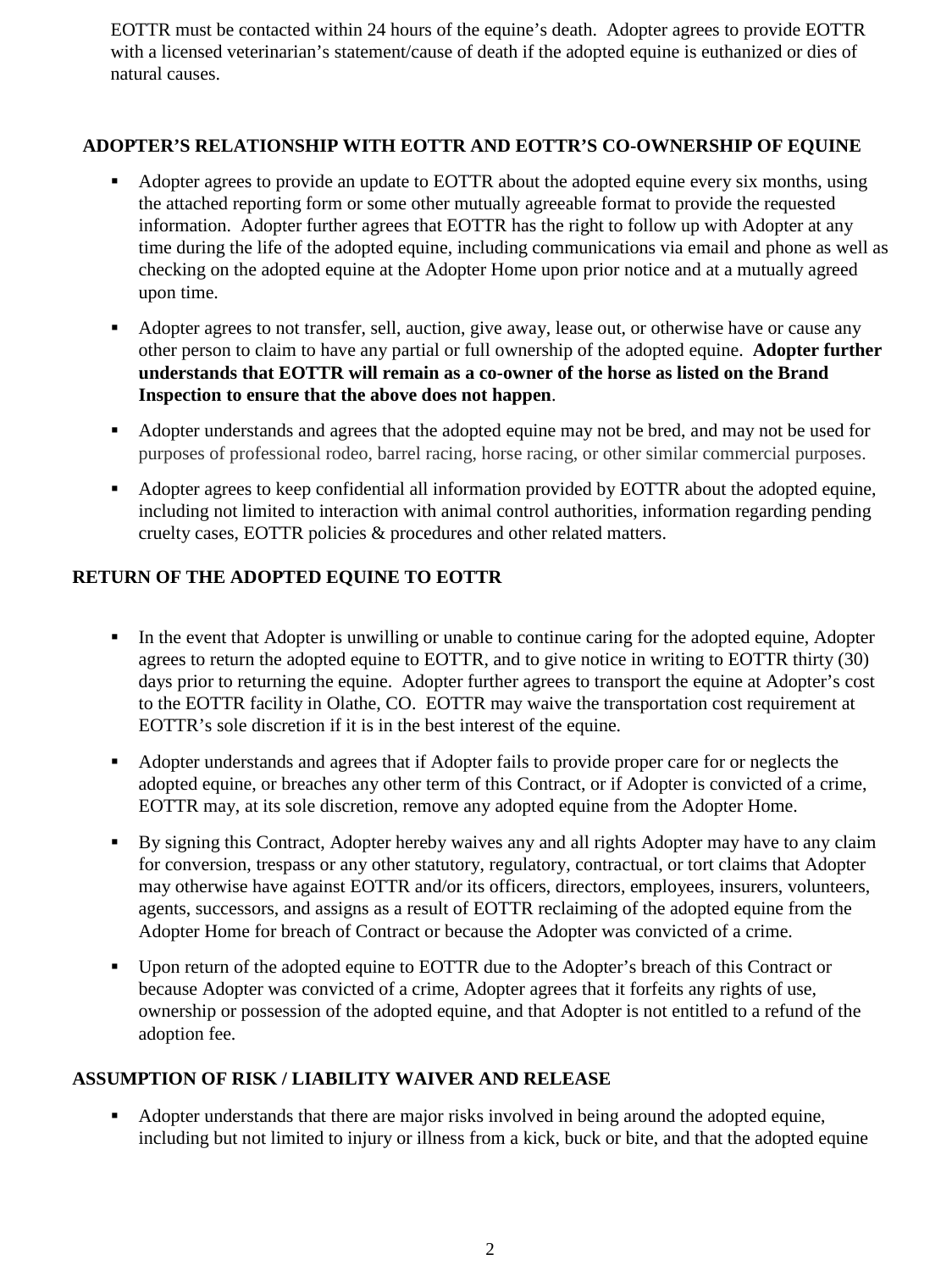may not behave or perform in the manner that Adopter expected. Adopter understands and agrees that any injury or illness incurred by Adopter as a result of the adopted equine, and all medical costs associated with such injury or contracted illness or disease, will be Adopter's sole responsibility.

- By agreeing to adopt an equine from EOTTR, Adopter voluntarily assumes all risks of injury or illness, including but not limited to the risks stated above, and agrees not to hold EOTTR or any of its affiliates, directors, officers, employees, agents, contractors, or volunteers liable for any illness or injury.
- Adopter, on their own behalf and behalf of their heirs, executors, administrators or anyone else who might claim on Adopter's behalf, hereby expressly waives and releases any and all claims, now known or hereafter known, against EOTTR or any of its affiliates, directors, officers, employees, agents, contractors, or volunteers from any or all claims or liability for death, personal injury or property damage of any kind of nature whatsoever arising out of, or in the course of, adopting an equine from EOTTR.
- Adopter agrees to accept all responsibility for any action or lien resulting from any action, directly or indirectly involving any adopted equine while it is in Adopter's care. Adopter understands and agrees that neither EOTTR nor its employees or agents will be liable for any damages or injury caused to any third person while the adopted equine is under Adopter's care. Adopter further agrees that if any third person makes a claim against EOTTR or any of its employees or agents as a result of any conduct of the adopted equine while it is under Adopter's care, Adopter agrees to indemnify and hold EOTTR its employees and agents harmless from any such claim including costs and attorney fees resulting from such claim.

## **GENERAL TERMS OF CONTRACT**

- This Contract will be governed and construed in accordance with the laws of the State of Colorado without regard to the conflicts of law or principles thereof. Any suit brought hereon shall be brought in the state or federal courts sitting in the State of Colorado.
- In the case any one or more of the provisions contained herein shall, for any reason, be held to be invalid, illegal or unenforceable in any respect, such invalidity, illegality or unenforceability shall not affect any other provisions of this Contract, and this Contract shall be construed as if such provision(s) had never been contained herein, provided that such provision(s) shall be curtailed, limited or eliminated only to the extent necessary to remove the invalidity, illegality or unenforceability.
- No waiver by EOTTR of any breach by Adopter of any of the provisions of this Contract shall be deemed a waiver of any preceding or succeeding breach of the same or any other provisions hereof. No such waiver shall be effective unless in writing and then only to the extent expressly set forth in writing.
- This Contract constitutes the entire agreement of the parties with respect with respect to the adoption of the equine by Adopter and supersedes any and all prior oral agreements in regards thereto, except that EOTTR at its sole discretion may agree in writing with Adopter to cover certain expenses for the adopted equine.

BY SIGNING, I ACKNOWLEDGE THAT I HAVE READ, UNDERSTOOD AND AGREE TO ALL OF THE TERMS OF THIS CONTRACT, INCLUDING THE LIABILITY WAIVER AND RELEASE, AND THAT I AM VOLUNTARILY GIVING UP SUBSTANTIAL LEGAL RIGHTS.